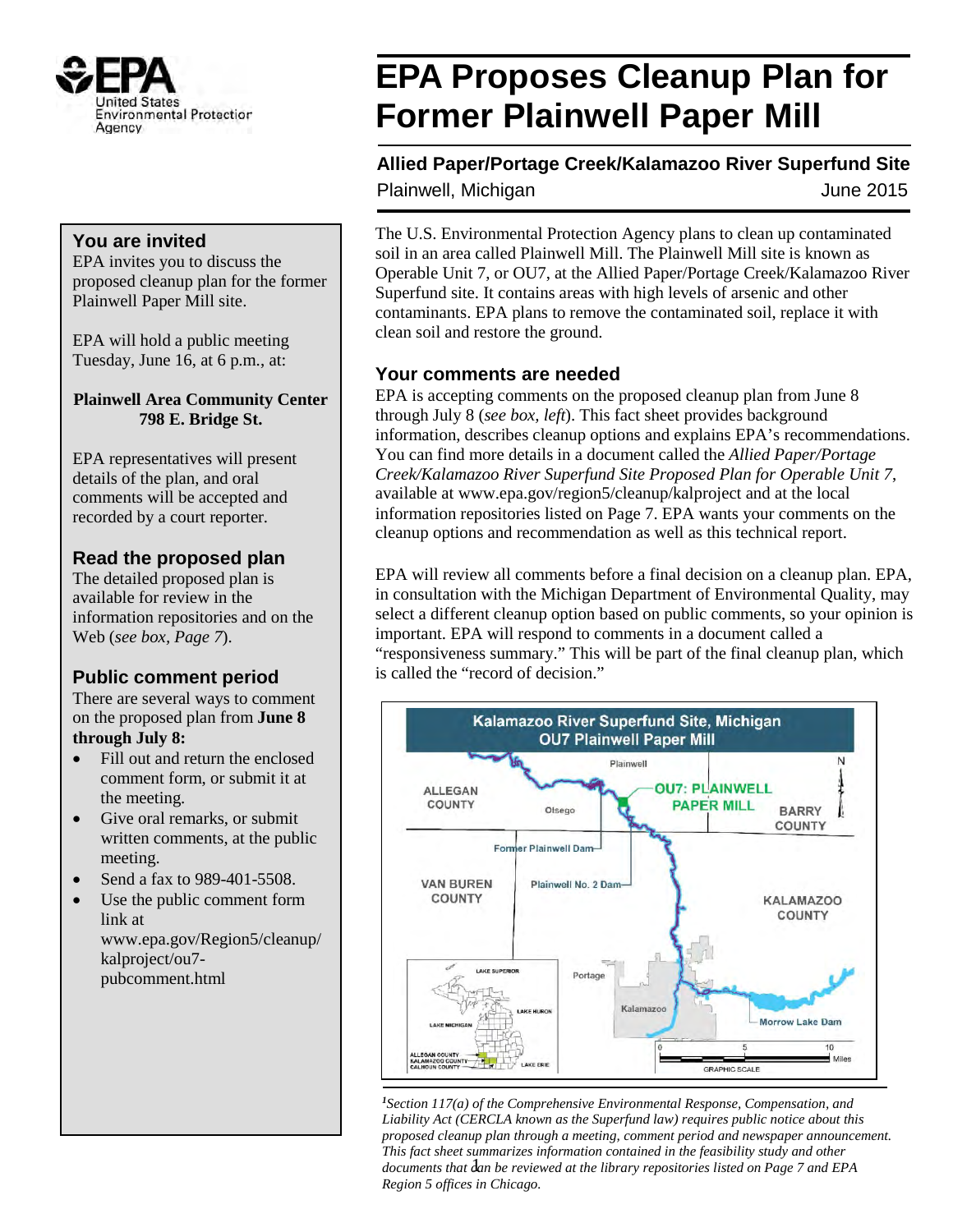#### **Background**

The 35-acre Plainwell Mill site is at 200 Allegan St., and is part of the Allied Paper/Portage Creek/Kalamazoo River Superfund Site. It consists of the former Plainwell Inc. mill property and buildings. It is bordered on the north by the Kalamazoo River, on the east by a small diversion channel of the Kalamazoo River known as Mill Race, on the south by Allegan Street/M-89 and beyond by residential and commercial properties, and on the west by residential properties and the City of Plainwell Water Renewal Plant (*see map, below*).

Paper products were made at the Plainwell Mill. Additional operations included deinking and recycling of paper materials, paper sludge dewatering, wastewater treatment, waste and raw materials storage, and coal and fuel storage.

The western portion along the riverbank was the site of wastewater settling lagoons. The southwestern portion of the site is now a vacant wooded lot. Other areas have some vegetation, but most of the site is covered with buildings, concrete slabs or asphalt pavement.

#### **Current conditions**

The Plainwell Mill site has undergone many changes with previous cleanups and several ongoing redevelopment projects. In 2009, Weyerhaeuser Co., one of the parties potentially responsible for the contamination, completed an emergency cleanup along the southern bank of the Kalamazoo River near the property. Workers removed paper residuals and cleaned up areas of PCB contamination in soil and river sediment.

Several former mill buildings were torn down in 2012 and 2013. The city renovated Building 19 to be used for City Hall operations, the former sludge dewatering building was renovated for use by the city's Public Safety Department, and Conestoga-Rovers and Associates moved its Kalamazoo office staff into Building 17. The city is using parts of the property for fire hose testing, ambulance driver testing and storage of various seasonal decorative supplies.

#### **Why is cleanup needed?**

In 2013, Weyerhaeuser Co. investigated the site and took soil samples. The investigation revealed several contaminants at the Plainwell Mill site, including PCBs, volatile organic compounds, semi-volatile organic compounds and metals, including arsenic, which is the site's main contaminant.

EPA has studied the findings and determined arsenic and other contaminants may pose an unacceptable risk and hazard to human health and the environment. Based on

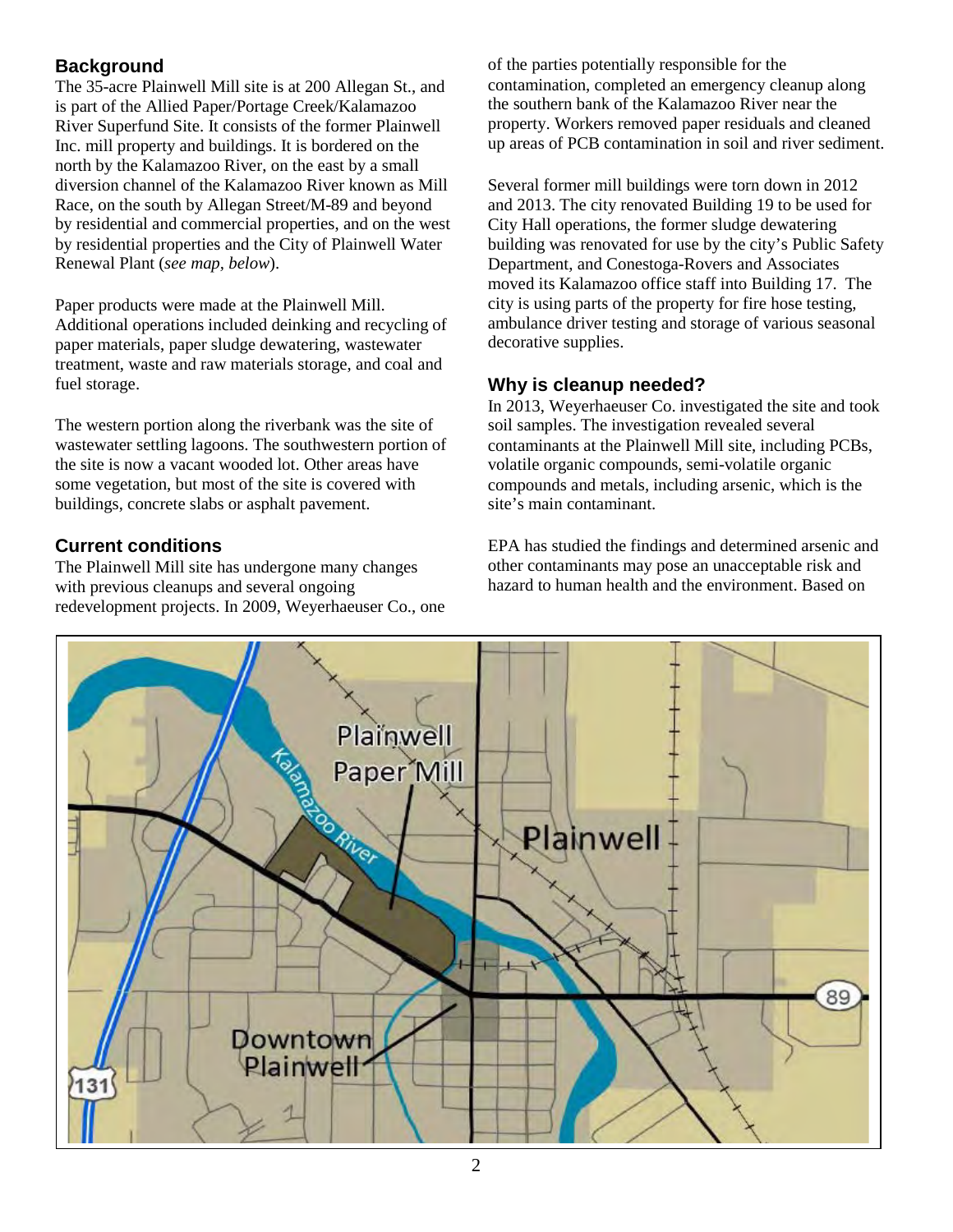these studies, EPA experts believe the proposed cleanup plan is necessary.

#### **Cleanup alternatives**

EPA considered nine options for cleaning up the Plainwell Mill site. They are summarized below and in a table on Page 4. EPA developed these alternatives using combinations of different technologies, and evaluated each option in detail against criteria established by federal law (*see box, right*).

The last two criteria, state and community acceptance, will not be evaluated until after the comment period and public meeting.

Option 1 – No Action. EPA always includes a "no action" alternative as a basis for comparison with other cleanup options. With no action, the contaminated soil would remain in place

The Option 2 series is a group of alternatives with similar cleanup methods. They differ in the level of cleanup each alternative affords. In general, this series involves digging up contaminated soil, hauling some of it away and leaving some on the site covered by a layer of gravel. Some contaminated soil beneath concrete slabs would be left in place (except for Option 2A). The Option 2 series includes four sub-options: 2A, 2B, 2C and 2D.

The Option 3 series is another group of alternatives with similar cleanup methods. Again, they differ in the level of cleanup each alternative affords. The options involve digging up and removing all the contaminated soil, leaving none in place, except for under existing concrete slabs (Options 3B, 3C, and 3D) as in the Option 2 series. The Option 3 series includes four sub-options: 3A, 3B, 3C and 3D.

All options listed in the Page 4 table, except Option 1 – no action – and Options 2A and 2D, are proven and effective alternatives for contaminated soil site. They all protect human health and the environment, and meet the EPA's cleanup goals for contaminated soil.

#### **EPA's recommended alternative**

For cleanup of the Plainwell Mill site, the Agency proposes Option 3B. Option 3B includes digging up and removing contaminated soil, site-use restrictions and engineering controls, backfilling with clean fill, and restoration.

Option 3B best meets the evaluation criteria and protects human health and the environment. This alternative also meets federal and state requirements and will be effective in the long term.

Full details about the proposed plan and the other alternatives are in the information repositories (*see Page 7*) or online at: www.epa.gov/region5/cleanup/kalproject/index.htm.

#### **Explanationofevaluationcriteria**

1. **Overall protection of human health and the environment.** Examines whether an option protects both human health and the environment. This standard can be met by reducing or removing pollution or by reducing exposure to it.

2. **Compliance with applicable or relevant and appropriate requirements.** Ensures options comply with federal and state laws.

3. **Long-term effectiveness and permanence.** Evaluates how well an option will work over the long term, including how safely remaining contamination can be managed.

4. **Reduction of toxicity, mobility or volume through treatment.** Determines how well the option reduces the toxicity, movement and amount of pollution.

5. **Short-term effectiveness.** Compares how quickly an option can help the situation and how much risk exists while the option is under construction.

6. **Implementability.** Evaluates how feasible the option is and whether materials and services are available in the area.

7. **Cost.** Includes not only buildings, equipment, materials and labor but also the cost of maintaining the option for the life of the cleanup.

8. **State acceptance.** Determines whether the state environmental agency – in this case, the MDEQ – accepts the option. The EPA evaluates this criterion after receiving public comments.

9. **Community acceptance.** Considers the opinions of the public about the proposed cleanup plan. The EPAevaluates this criterion after a public hearing and comment period.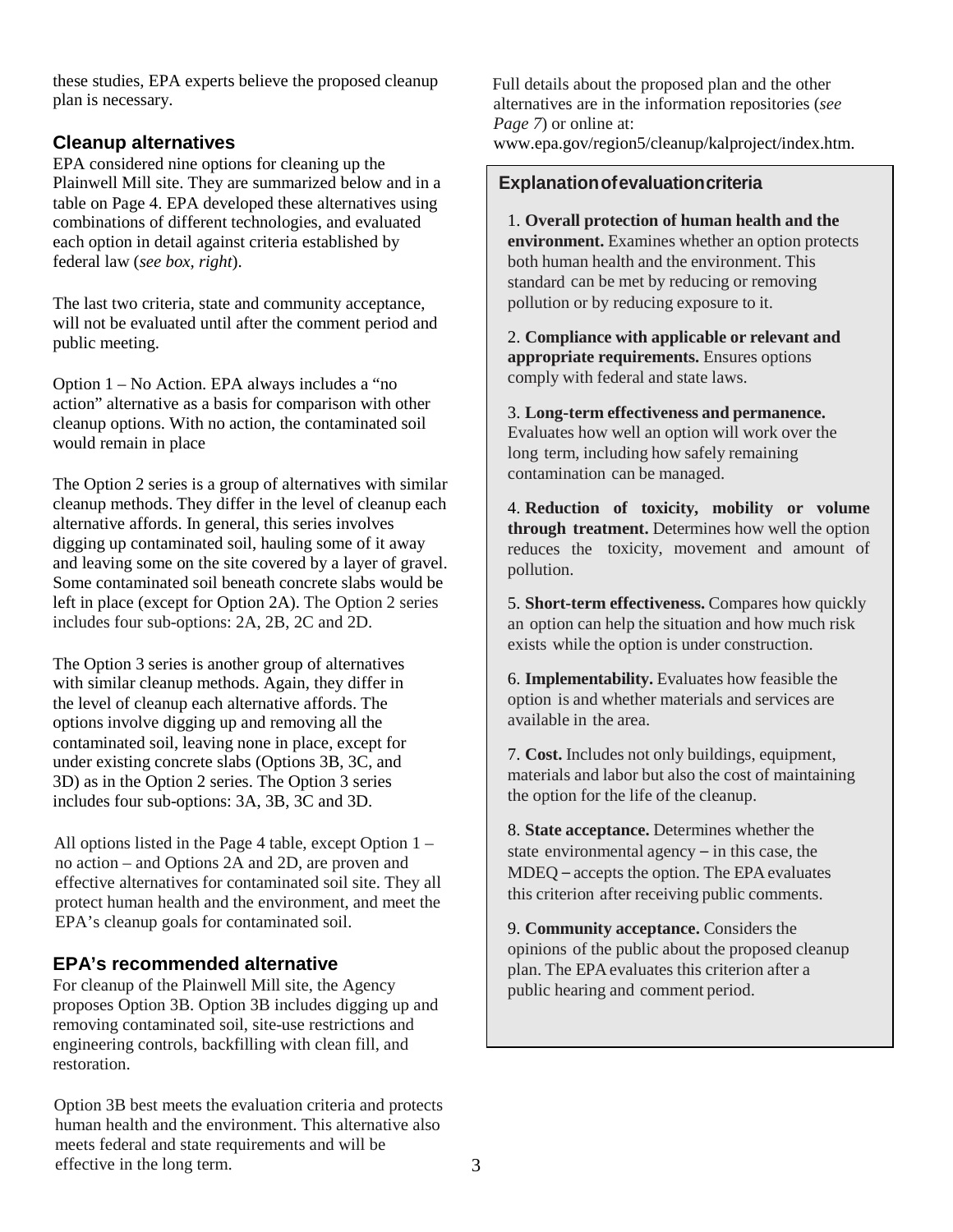|                       |                                                     | <b>Time to</b> |                |
|-----------------------|-----------------------------------------------------|----------------|----------------|
|                       |                                                     | implement      |                |
| <b>Alternatives</b>   | <b>Description</b>                                  | cleanup        | Cost           |
|                       | No Action. Contaminated soil would remain in        |                |                |
|                       | place. This is included as a baseline to compare    |                |                |
| Option 1              | with other alternatives.                            | <b>NA</b>      | \$0            |
|                       | Excavation of all soils with contamination levels   |                |                |
|                       | above criteria for residential use and capping on-  |                |                |
|                       | site. No place on site to cap the soils, so this    |                |                |
| <b>Option 2A</b>      | alternative was dropped from consideration.         | <b>NA</b>      | <b>NC</b>      |
|                       | Excavation of soils based on land use and capping   |                |                |
|                       | on-site. Existing concrete slabs would stay in      |                |                |
|                       | place with engineering controls to make sure        |                |                |
|                       | contaminated soil stays covered by slabs.           |                |                |
|                       | Cleanup of PCBs will be based on a risk-based       |                |                |
| <b>Option 2B</b>      | cleanup criteria.                                   | 4 months       | \$4.46 million |
|                       | Same as 2B, and would also clean up arsenic         |                |                |
| <b>Option 2C</b>      | based on a risk-based cleanup criteria.             | 5 months       | \$5.00 million |
|                       | Same as 2C, except the cleanup criteria for PCBs    |                |                |
|                       | would be lower for both residential and non-        |                |                |
|                       | residential areas. Arsenic cleanup would be the     |                |                |
|                       | state default background level requiring cleanup    |                |                |
|                       | to below residential criteria. No place on site to  |                |                |
|                       | cap the soils, so this alternative was dropped      |                |                |
| <b>Option 2D</b>      | from consideration.                                 | <b>NA</b>      | <b>NC</b>      |
|                       | Excavate and off-site disposal of all soils with    |                |                |
|                       | contamination levels above criteria for             |                |                |
|                       | residential use, including soil under existing      |                |                |
| <b>Option 3A</b>      | concrete slabs                                      | 11 months      | \$9.42 million |
|                       |                                                     |                |                |
|                       | Excavate and off-site disposal of soil based on     |                |                |
|                       | land use of each redevelopment area. Existing       |                |                |
|                       | concrete slabs would stay in place with             |                |                |
| <b>Option 3B</b>      | engineering controls to make sure contaminated      |                |                |
| (EPA's preferred      | soil stays under the slabs. Cleanup of PCBs will be |                |                |
| alternative)          | based on a risk-based cleanup criteria.             | 4 months       | \$4.36 million |
|                       | Same as 3B, and would also clean up arsenic         |                |                |
| <b>Option 3C</b>      | based on a risk-based cleanup criteria.             | 5 months       | \$4.87 million |
|                       | Same as 3C, except the cleanup criteria for PCBs    |                |                |
|                       | would be lower for both residential and non-        |                |                |
|                       | residential areas. Also arsenic cleanup criteria    |                |                |
|                       | would be the state default background level         |                |                |
|                       | which would require cleanup to below                |                |                |
| <b>Option 3D</b>      | residential criteria.                               | 8 months       | \$7.47 million |
| $NA = not applicable$ |                                                     |                |                |

**NC = not calculated**

 $\mathcal{L}_{\mathcal{A}}$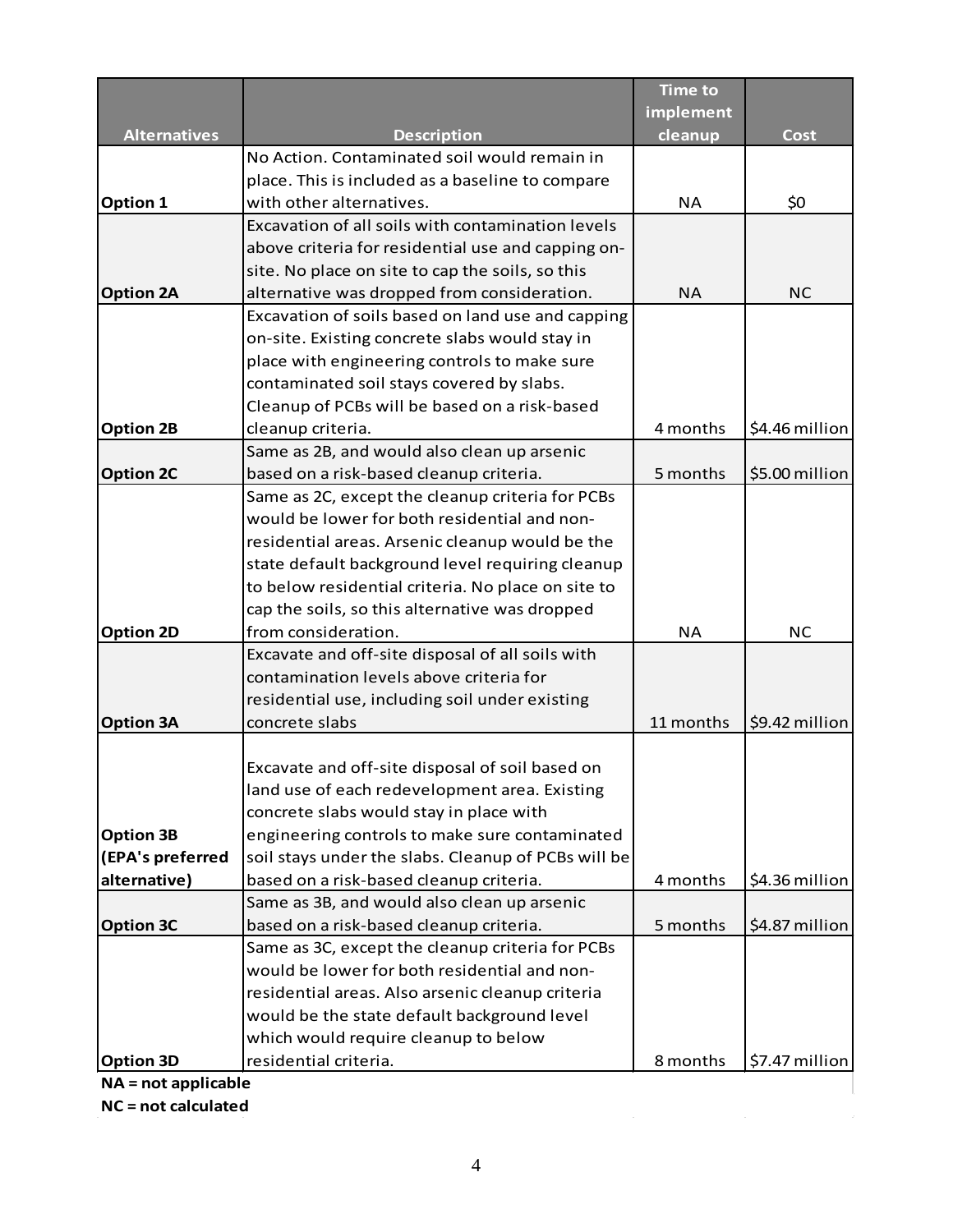#### Use This Space to Write Your Comments

EPA is interested in your comments on the proposed cleanup plan for the Former Plainwell Paper Mill site. You may use the space below to write your comments. You may submit this at the June 16 public meeting, or detach, fold, stamp and mail. Comments must be postmarked by July 8. If you have any questions, please contact Diane Russell directly at 989-401-5507, weekdays 9:30 a.m. – 5:30 p.m. You may fax comments to 989-401-5508 or use the public comment form at www.epa.gov/region5/cleanup/kalproject.

| Name<br><u> 1989 - Andrea Santa Alemania, amerikana amerikana amerikana amerikana amerikana amerikana amerikana amerikana</u> |  |
|-------------------------------------------------------------------------------------------------------------------------------|--|
|                                                                                                                               |  |
|                                                                                                                               |  |
|                                                                                                                               |  |
|                                                                                                                               |  |
|                                                                                                                               |  |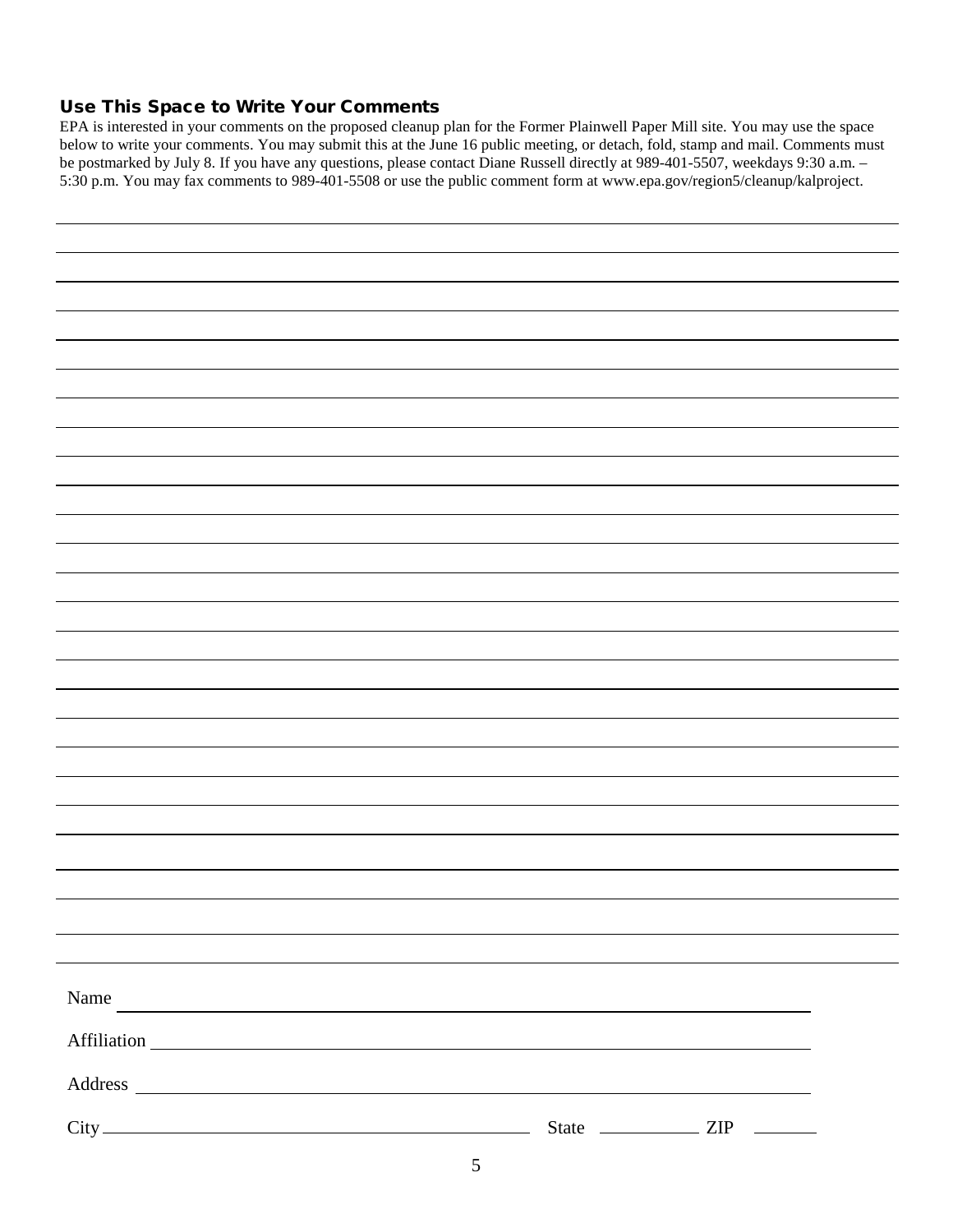## **Former Plainwell Paper Mill Site**

 *fold*

 *fold*

Place First Class Postage Here

#### **Diane Russell**

EPA Community Involvement Coordinator U.S. EPA Region 5 Superfund Division Saginaw Community Information Office 804 S. Hamilton St., Suite 111 Saginaw, MI 48602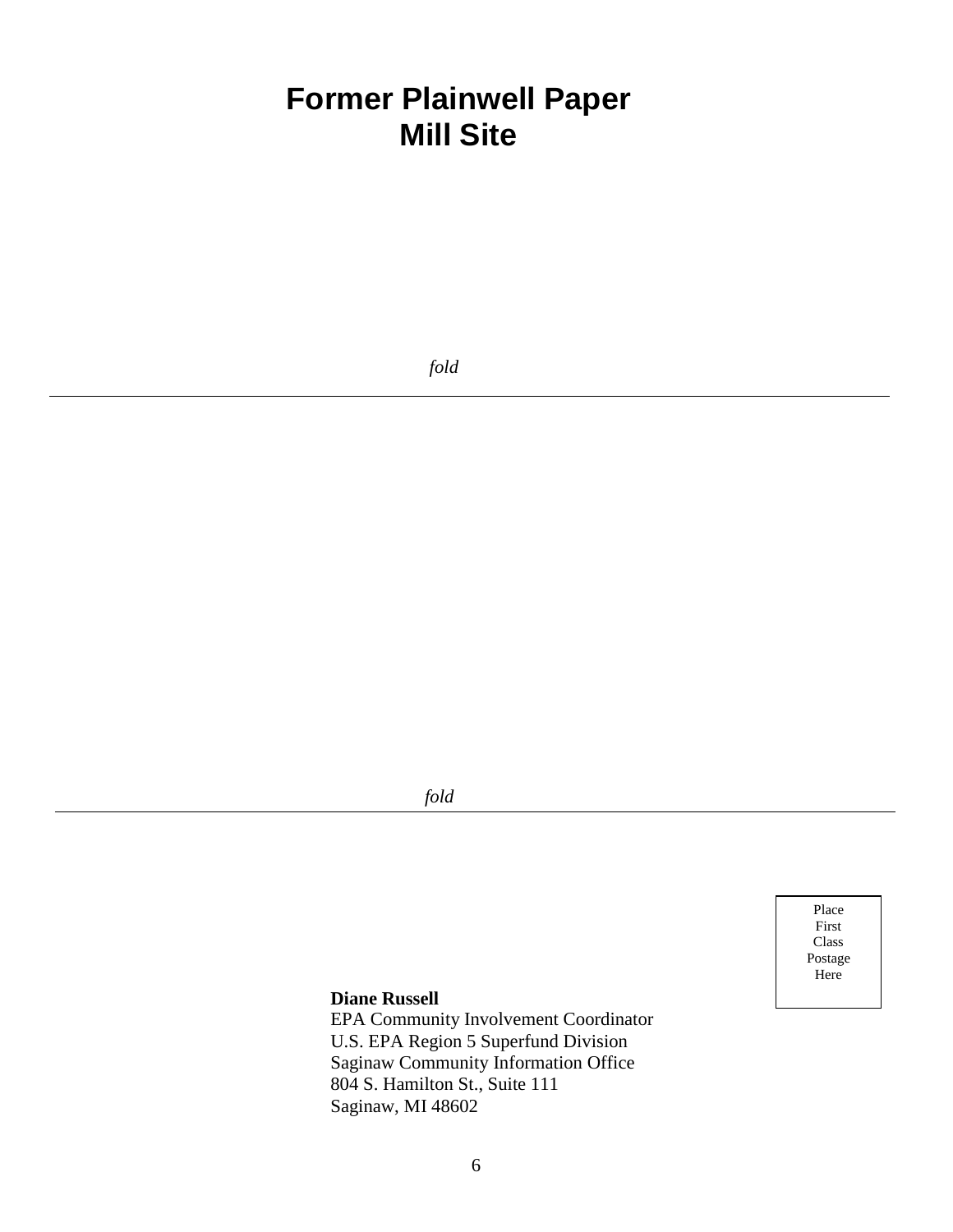| <b>Evaluation Criteria</b>                                                   | $\mathbf 1$ | 2A        | 2B                                            | 2C                | <b>2D</b>                                     | 3A                | $3B*$             | 3C                | 3D                |
|------------------------------------------------------------------------------|-------------|-----------|-----------------------------------------------|-------------------|-----------------------------------------------|-------------------|-------------------|-------------------|-------------------|
| <b>Overall Protectiveness of Human</b><br><b>Health and the Environment</b>  | ∩           |           |                                               |                   |                                               |                   |                   |                   |                   |
| <b>Compliance with Potential</b><br><b>ARARS</b>                             |             | $\Box$    |                                               |                   | $\left( \begin{array}{c} \end{array} \right)$ |                   |                   |                   |                   |
| Long-Term Effectiveness and<br>Permanance                                    | ( )         |           |                                               |                   |                                               |                   |                   |                   |                   |
| <b>Reduction of Toxicity, Mobility,</b><br>and Volume Through<br>Treatment** |             |           | $\left(\begin{array}{c} 1 \end{array}\right)$ |                   | $\left(\begin{array}{c} 1 \end{array}\right)$ | $\bigcirc$        | $\bigcap$         | $\bigcap$         |                   |
| <b>Short-Term Effectiveness</b>                                              | <b>NA</b>   |           |                                               |                   |                                               |                   |                   |                   |                   |
| Implementability                                                             | <b>NA</b>   |           |                                               |                   |                                               |                   |                   |                   |                   |
| <b>Costs</b>                                                                 | \$0         | <b>NC</b> | \$4.46<br>million                             | \$5.00<br>million | <b>NC</b>                                     | \$9.42<br>million | \$4.36<br>million | \$4.87<br>million | \$7.47<br>million |
| <b>State Acceptance</b>                                                      |             |           |                                               |                   |                                               |                   | ✔                 |                   |                   |

\* EPA's preferred alternative

\*\*Alternatives do not result in a reduction of toxicity, mobility, or volume through treatment because it's impractical to treat large volumes of soil having low contamination levels.

NA = not applicable, since no remedy is being implemented in the No-Action Alternative

NC = not calculated since alternative did not meet ARARs

### **For more information**

You can read documents related to the Former Plainwell Paper Mill site at [www.epa.gov/region5/cleanup/kalproject o](http://www.epa.gov/region5/cleanup/kalproject)r at these information repositories:

U.S. EPA Record Center Allegan Public Library 77 W. Jackson Blvd., 7th Floor 331 Hubbard St. Chicago

Charles Ransom Library Otsego District Library Otsego District Library 180 S Sherwood 219 S Farmer St 180 S. Sherwood Plainwell

Saugatuck-Douglas Library Kalamazoo Public Library Kalamazoo Public Library 10 Mixer St. 315 S. Rose Douglas

Waldo Library Western Michigan University 1903 W. Michigan Ave. Kalamazoo

#### **Contact Information:**

**Sheila Desai Diane Russell** U.S. EPAU.S. EPA 312-353-4150 desai.sheila@epa.gov russell.diane@epa.gov

Remedial Project Manager Community Involvement Coordinator<br>
312-353-4150 989-401-5507